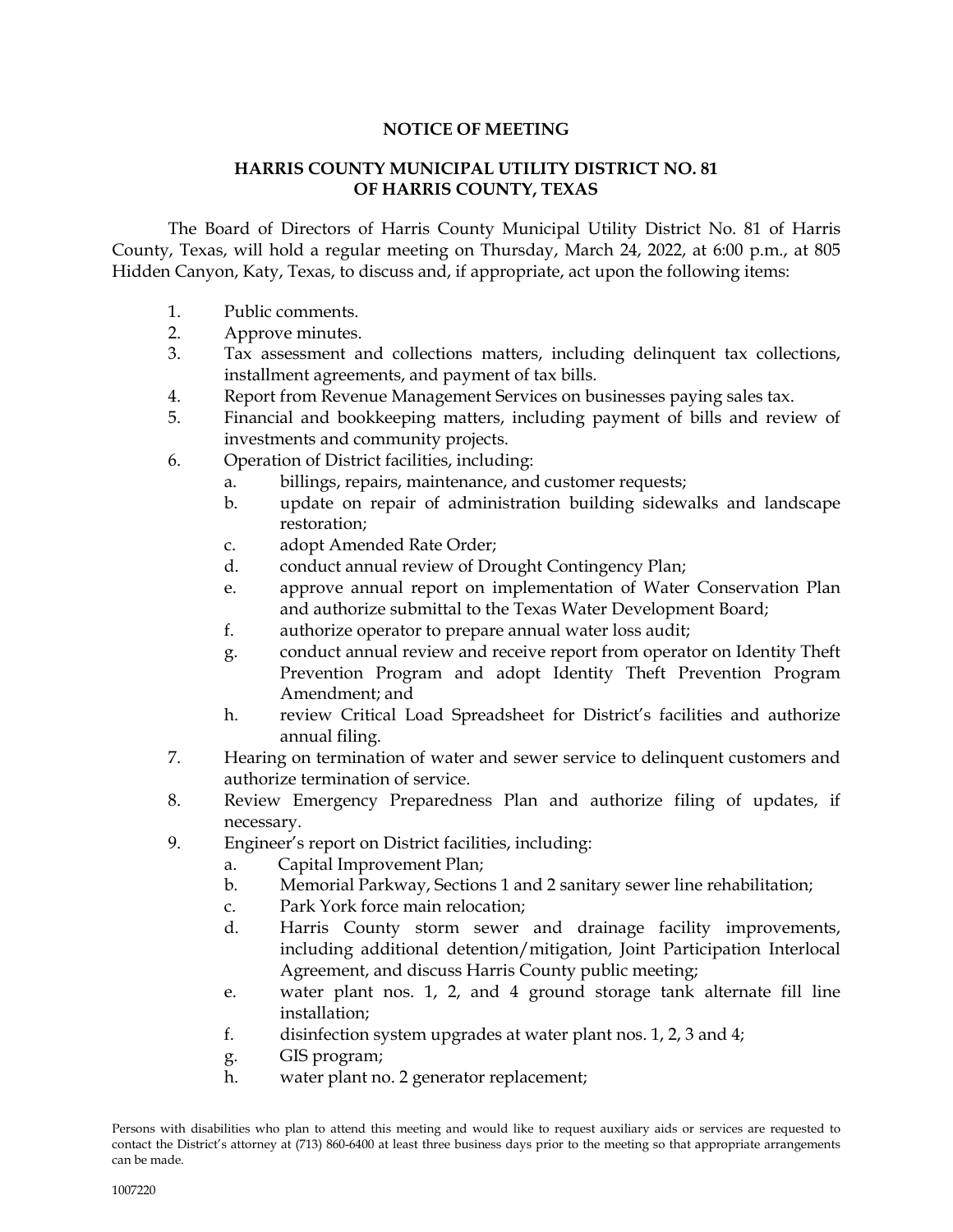- potential sanitary sewer flow rerouting; i.
- j. update on bond application no. 9; and
- $\mathbf{k}$ . update on Eagle Scout storm sewer inlet sticker replacement project.
- $10.$ Report on West Memorial Municipal Utility District Sewage Treatment Plant meeting and proposed Plant improvements.
- $11<sub>1</sub>$ Operation, repair, maintenance, and rental of Administrative Office and District website, communication, and employment matters, including:
	- a. proposal to clean District administration building awnings;
	- $b.$ discuss District administration building rental policies; and
	- approve quarterly District newsletter.  $C<sub>1</sub>$
- $12.$ West Harris County Regional Water Authority.
- 13. Renewal of District's insurance policies.
- 14. 2022 Directors Election, including:
	- accept Certificate Declaring Unopposed Status of Candidates for Election a. to the Board of Directors;
	- adopt Order Cancelling Election and Declaring Unopposed Candidates  $h$ Elected to Office; and
	- authorize cancellation of county contract for election services.  $C<sub>1</sub>$

#### 

#### **AVISO DE ASAMBLEA**

## DISTRITO DE SERVICIOS PÚBLICOS MUNICIPALES NRO. 81 DEL CONDADO DE HARRIS, CONDADO DE HARRIS, TEXAS

La Junta Directiva del Distrito de Servicios Públicos Municipales Nro. 81 del Condado de Harris, Condado de Harris, Texas, llevará a cabo una asamblea ordinaria el jueves 24 de marzo de 2022 a las 6:00 p.m. en 805 Hidden Canyon, Katy, Texas 77450, para discutir, y de ser necesario, actuar sobre los siguientes puntos:

- $14.$ Elección de Directores de 2022, incluyendo:
	- $a<sub>z</sub>$ aceptar el Certificado que Declara el Estatus de Candidatos Sin Oponentes Para la Elección de la Junta Directiva;
	- adoptar una Orden que Cancela la Elección y Declara Electos a los Cargos  $b.$ a los Candidatos Sin Oponentes; y
	- autorizar la cancelación del contrato de servicios electorales del condado.  $C<sub>1</sub>$

#### 

## **THÔNG BÁO HỌP**

# CƠ QUAN TIÊN ÍCH THÀNH PHỐ SỐ 81 QUÂN HARRIS CỦA QUÂN HARRIS, TEXAS

Ban Giám Đốc của Cơ Quan Tiên Ích Thành Phố Số 81 Quận Harris của Quận Harris, Texas sẽ tổ chức một cuộc họp thường kỳ vào thứ Năm, ngày 24 tháng Ba, 2022 lúc 6:00 giờ chiều, tại 805

Persons with disabilities who plan to attend this meeting and would like to request auxiliary aids or services are requested to contact the District's attorney at (713) 860-6400 at least three business days prior to the meeting so that appropriate arrangements can be made.